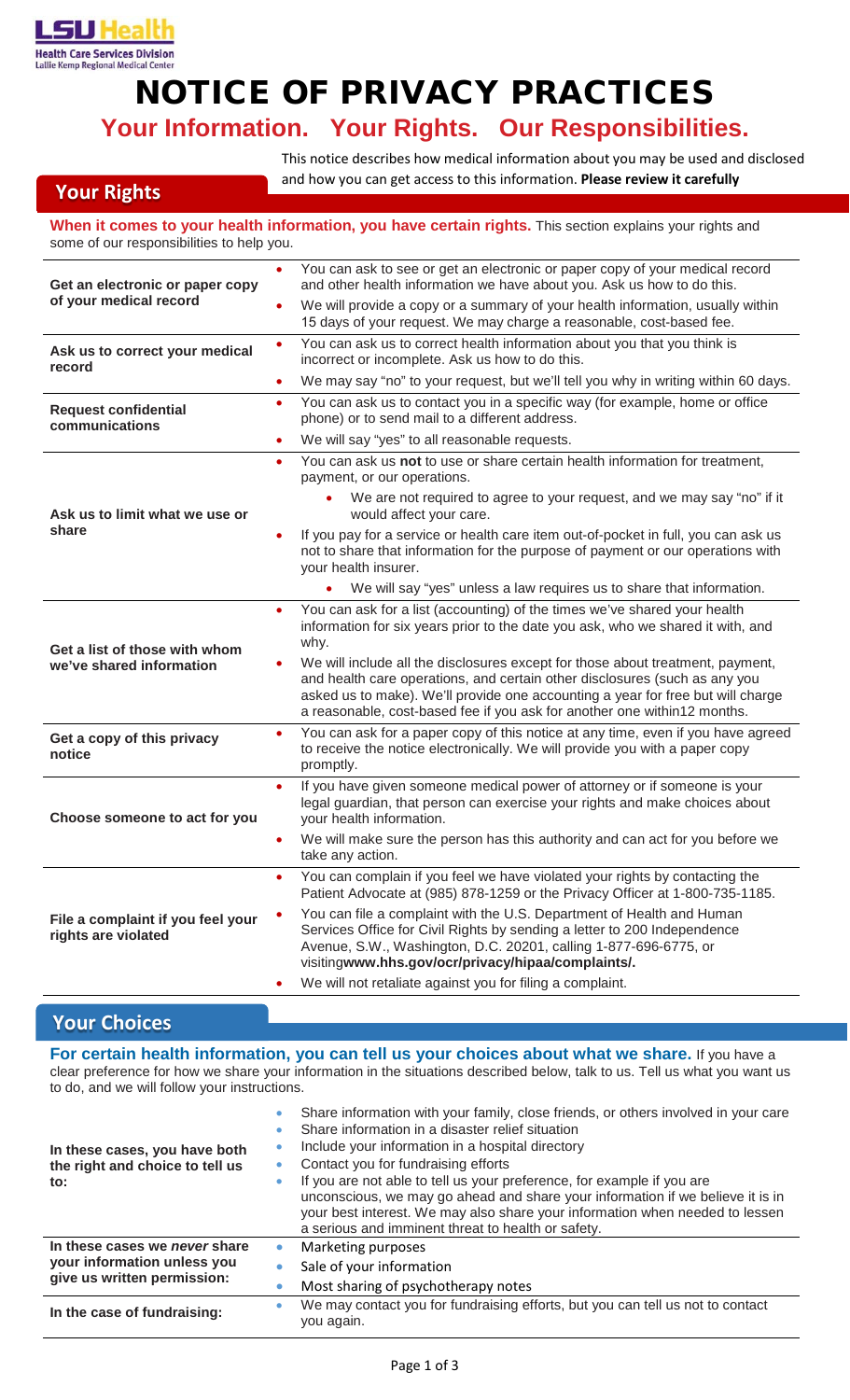**How do we typically use or share your health information?** We typically use or share your health information in the following ways.

| <b>Treat you</b>              | • We can use your health information<br>and share it with other professionals<br>who are treating you.                                     | <b>Example:</b> A doctor treating you<br>for an injury asks another doctor<br>about your overall health condition.  |
|-------------------------------|--------------------------------------------------------------------------------------------------------------------------------------------|---------------------------------------------------------------------------------------------------------------------|
| Run our organization          | We can use and share your health<br>$\bullet$<br>information to run our practice,<br>improve your care, and contact you<br>when necessary. | <b>Example:</b> We use health information<br>about you to manage your treatment<br>and services.                    |
| <b>Bill for your services</b> | • We can use and share your health<br>information to bill and get payment<br>from health plans or other entities.                          | <b>Example:</b> We give information<br>about you to your health insurance<br>plan so it will pay for your services. |

**How else can we share your health information?** We are allowed or required share yourinformationinotherways– usuallyinwaysthatcontributetothepublicgood,suchaspublichealthand research. Wehavetomeetmanyconditionsinthelaw beforewecanshareyourinformationforthesepurposes.

Formore information see:**[www.hhs.gov/ocr/privacy/hipaa/understanding/consumers/index.html.](http://www.hhs.gov/ocr/privacy/hipaa/understanding/consumers/index.html)**

| Help with public health and<br>safety issues                                                  | We can share health information about you for certain situations such as:<br>Preventing disease<br>Helping with product recalls<br>Reporting adverse reactions to medications<br>Reporting suspected abuse, neglect, or domestic violence<br>۰<br>Preventing or reducing a serious threat to anyone's health or safety                                         |
|-----------------------------------------------------------------------------------------------|----------------------------------------------------------------------------------------------------------------------------------------------------------------------------------------------------------------------------------------------------------------------------------------------------------------------------------------------------------------|
| Do research                                                                                   | We can use or share your information for health research.<br>$\bullet$                                                                                                                                                                                                                                                                                         |
| Comply with the law                                                                           | We will share information about you if state or federal laws require it, including<br>$\bullet$<br>with the Department of Health and Human Services if it wants to see that we're<br>complying with federal privacy law.                                                                                                                                       |
| <b>Respond to organ and tissue</b><br>donation requests                                       | We can share health information about you with organ procurement<br>organizations.                                                                                                                                                                                                                                                                             |
| Work with a medical examiner<br>or funeral director                                           | We can share health information with a coroner, medical examiner, or funeral<br>director when an individual dies.                                                                                                                                                                                                                                              |
| <b>Address workers'</b><br>compensation, law<br>enforcement, and other<br>government requests | We can use or share health information about you:<br>$\bullet$<br>For workers' compensation claims<br>For law enforcement purposes or with a law enforcement official<br>With health oversight agencies for activities authorized by law<br>۰<br>For special government functions such as military, national security, and<br>presidential protective services |
| <b>Respond to lawsuits and legal</b><br>actions                                               | We can share health information about you in response to a court or<br>administrative order, or in response to a subpoena.                                                                                                                                                                                                                                     |

This Notice describes the practices that Lallie Kemp Medical Center and other health care providers and employees affiliated with the Hospital will follow. For example, the contracted and employed medical staff and the employees in our LSU HCSD headquarters will follow the privacy practices outlined here. Lallie Kemp participates in shared electronic health records systems and other patient information systems ("Shared Systems") and may electronically share your health information for treatment, payment, healthcare operations, and other purposes permitted under HIPAA with other participants in the Shared Systems without your expressed permission. Lallie Kemp also shares patient information for quality and payment purposes with secure and confidential health information systems. The Shared Systems allows your health care providers to efficiently access and use your pertinent medical information necessary for treatment and other lawful purposes.

Lallie Kemp uses an electronic health record ("EHR") to document the care you receive. The EHR that Lallie Kemp uses is combined with other hospitals in the Louisiana Children's Medical Center (LCMC) system. That system includes University Medical Center, Children's Hospital, New Orleans East Hospital and Touro Hospital in New Orleans, as well as West Jefferson Hospital in Marrero, East Jefferson in Metairie and associated community health partners. Together, Lallie Kemp and the hospitals of LCMC make up an Organized Health Care Arrangement (OHCA), which allows our patients to have one complete record as patients are cared for across the OHCA.

The OHCA also allows for joint utilization review and quality assurance activities, improving the quality of healthcare throughout the system. Your medical record will only be viewed by hospitals in the OHCA system for purposes of your treatment, payment for services, and health care operations. The disclosure of your health information to other hospitals and health care providers outside of the OHCA may be shared electronically through our EHR system.